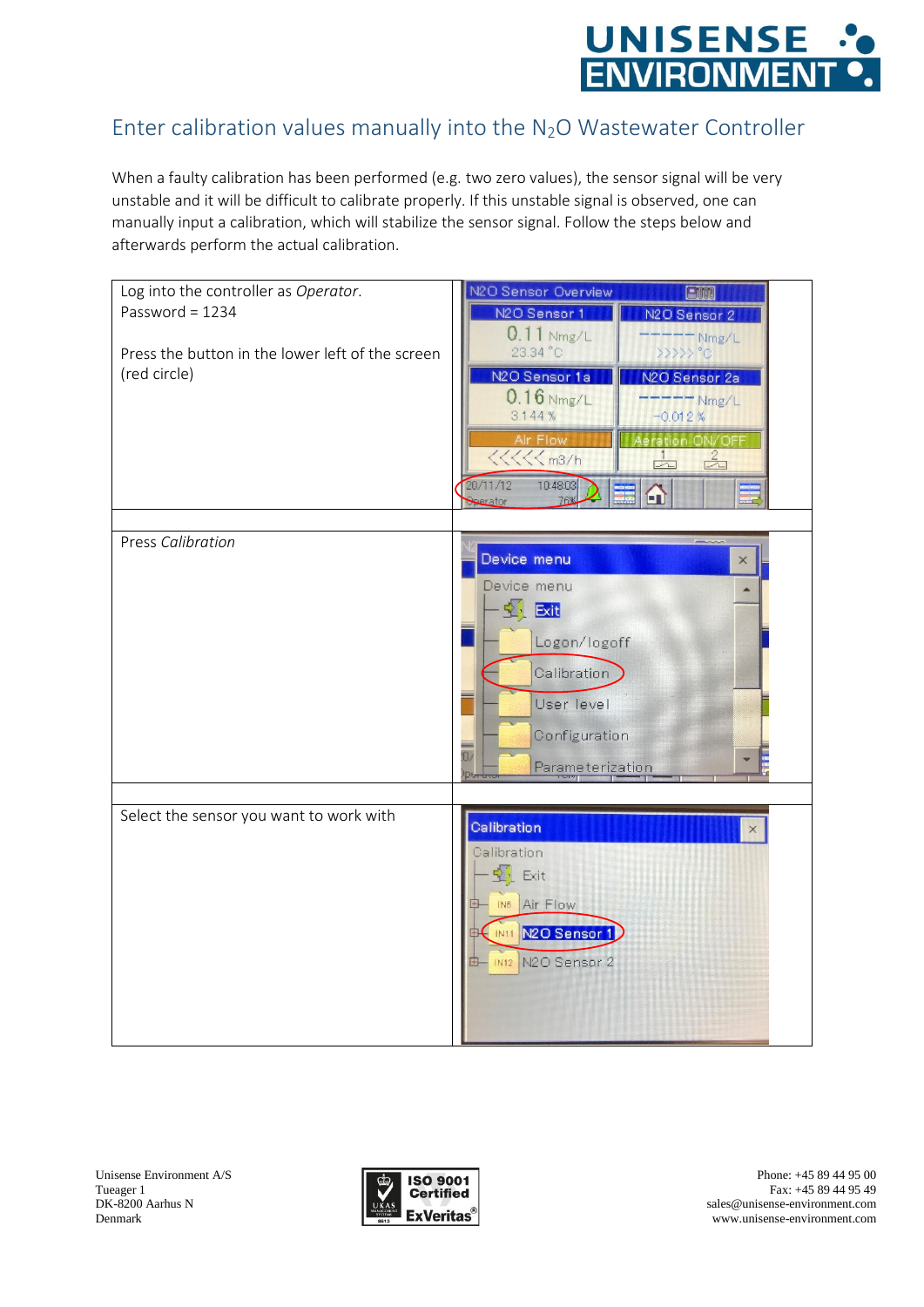

| Press Calibration values                                | Calibration<br>×                                          |
|---------------------------------------------------------|-----------------------------------------------------------|
|                                                         | IMIT N2O Sensor 1                                         |
|                                                         | Zero-point calibration<br>Two-point calibration           |
|                                                         | <b>Calibration logbook</b>                                |
|                                                         | Calibration values                                        |
|                                                         | Calibration timer                                         |
|                                                         | IN12 N2O Sensor 2<br>$+1$                                 |
| The Calibration values window shows the                 | Calibration values                                        |
| current calibration.                                    | <b>X</b> Cancel<br><b>OK</b>                              |
| To correct the Zero point, press the blue field,        | $-0.04$ Nmg/L<br>Zero point                               |
| to correct the Slope, press the yellow field.           | $+25.00%$<br>Slope                                        |
|                                                         |                                                           |
|                                                         |                                                           |
|                                                         |                                                           |
|                                                         |                                                           |
|                                                         |                                                           |
| Enter the new Zero point (e.g. 0) and Slope             | Calibra<br>Zero point                                     |
| (e.g. 25%) and enter the new value using the<br>keypad. | $\circ$<br>$-0.3$ Nmg/L                                   |
|                                                         | Zero po<br>Exp.<br>8<br>9<br>7                            |
|                                                         | Slope<br>$\mathbb{G}$<br>$\sqrt{5}$<br>4                  |
|                                                         | $\overline{2}$<br>$\mathbf{3}$                            |
|                                                         | $\pm$<br>$\circ$                                          |
|                                                         |                                                           |
|                                                         |                                                           |
| Press OK to accept the new values.                      | Calibration values<br>OK.<br>$\blacktriangleright$ Cancel |
|                                                         | Zero point<br>-0.30 Nmg/L                                 |
|                                                         | 21.25%<br>Slope                                           |
|                                                         |                                                           |
|                                                         |                                                           |
|                                                         |                                                           |



Phone: +45 89 44 95 00 Fax: +45 89 44 95 49 sales@unisense-environment.com www.unisense-environment.com